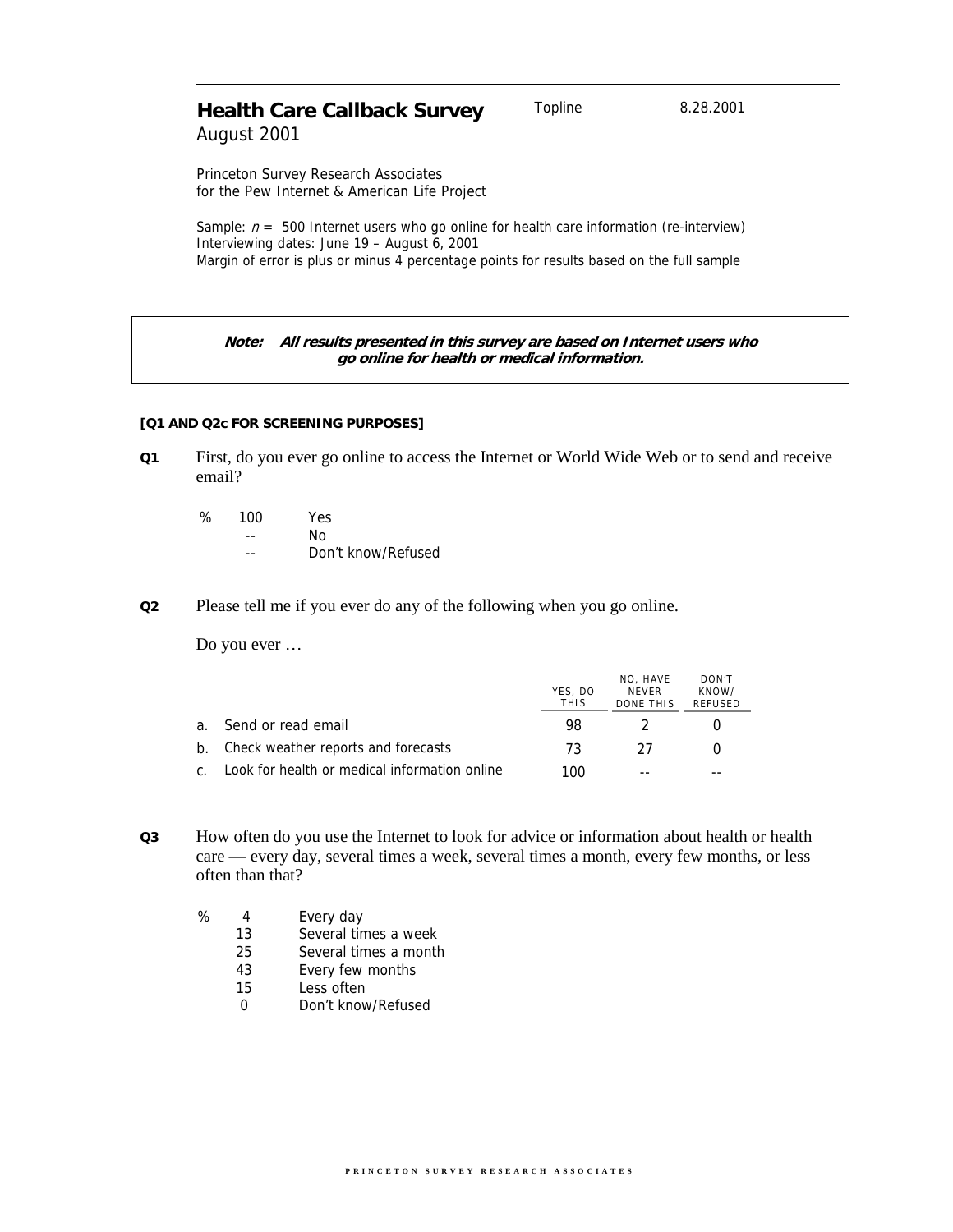**Q4** We're interested in the different things that might lead a person to look for health information online. Please tell me if each of the following has ever led YOU personally to look for health information online. (First/Next)… Is this something that has led you to look for health information online, or not?

|    |                                                                                    | <b>YES</b> | N <sub>O</sub> | DON'T<br>KNOW/<br><b>RFFUSFD</b> |
|----|------------------------------------------------------------------------------------|------------|----------------|----------------------------------|
| a. | Being diagnosed with a new health problem of your<br>own                           | 58         | 42             | O                                |
| b. | Dealing with an ongoing medical condition, like<br>diabetes or high blood pressure | 47         | 53             | 0                                |
| C. | Someone you know being diagnosed with a medical<br>condition                       | 81         | 19             | $\Omega$                         |
| d. | Being a caregiver to someone else                                                  | 38         | 62             | $\star$                          |
| е. | Deciding to change your diet or exercise habits                                    | 46         | 54             | $\star$                          |
| f. | Being prescribed a new medication or course of<br>treatment                        | 56         | 44             | 0                                |
| g. | Having unanswered questions after a doctor's visit                                 | 47         | 53             | $\Omega$                         |
| h. | Not having time to visit your physician                                            | 14         | 86             | $^\star$                         |
| i. | Being unable to get a referral or an appointment with<br>a specialist              | 8          | 92             | $\star$                          |

- **Q5** Overall, how much has getting health and medical information on the Internet improved the way you take care of your health — a lot, some, only a little, or not at all?
	- % 10 A lot
		- 51 Some
		- 27 Only a little
		- 12 Not at all
		- 0 Don't know/Refused
- **Q6** When you go online to look for information about health or health care, how often are you able to find the information you are looking for? Would you say…?
	- % 23 Always
		- 59 Most of the time
		- 16 Only sometimes
		- 2 Hardly ever
		- 0 Never
		- \* Don't know/Refused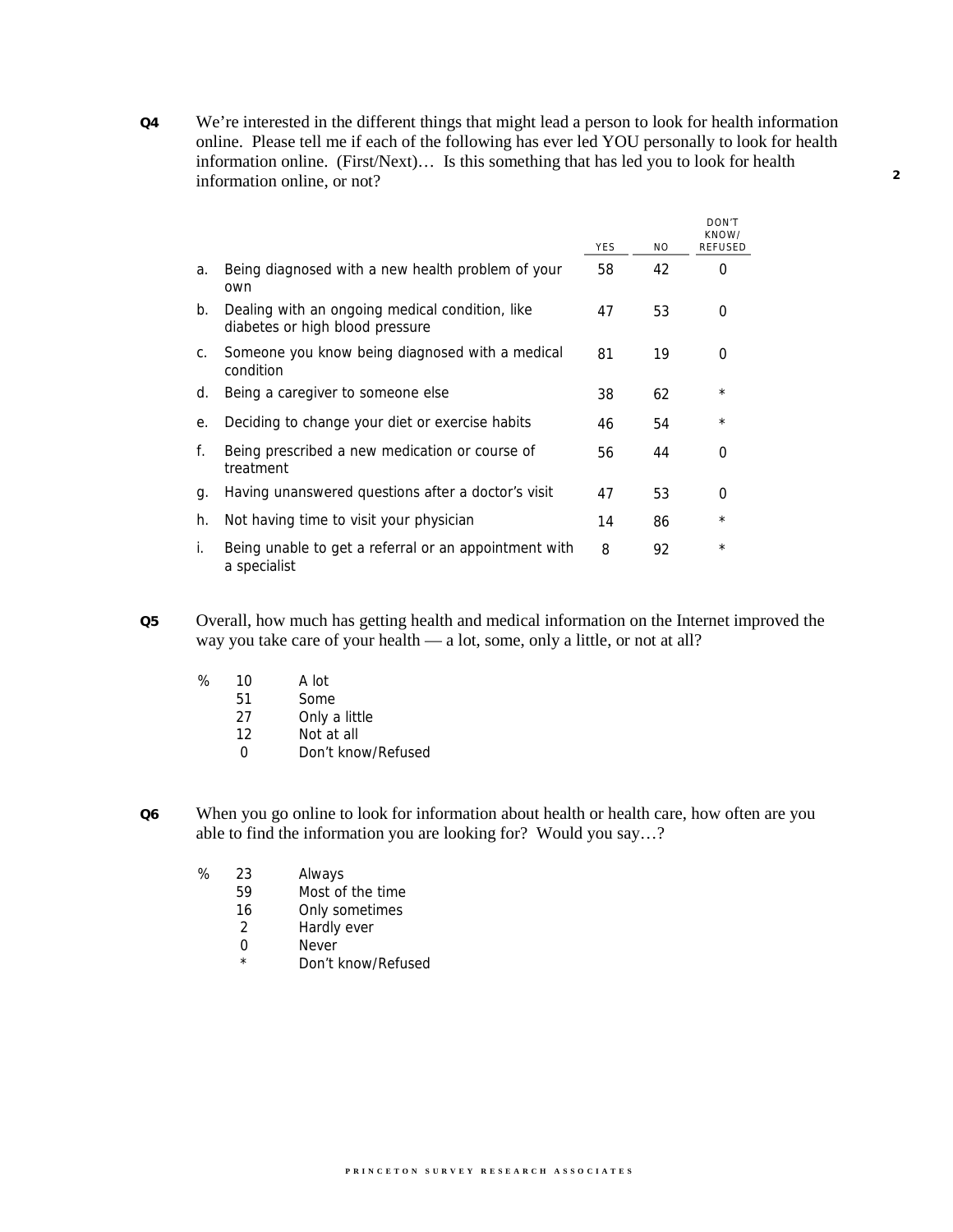- **Q7** In general, how much of the health information you see on the Internet do you think you can believe – all or almost all of it, most of it, only some of it, or none at all?
	- % 20 All or almost all
		- 52 Most
		- 27 Only some
		- 1 None at all
		- 1 Don't know/Refused
- **Q8** Have you ever visited a health web site and thought that some of the information provided there was wrong or misleading?
	- % 28 Yes
		- 69 No
		- 3 Don't know/Refused
- **Q9** We're interested in why people sometimes decide NOT to use health information they find online. Have you ever decided NOT to use information you found on an online web site because…

|                |                                                                                                                       | <b>YES</b> | N <sub>O</sub> | DON'T<br>KNOW/<br><b>RFFUSFD</b> |
|----------------|-----------------------------------------------------------------------------------------------------------------------|------------|----------------|----------------------------------|
| a.             | The site appeared sloppy or unprofessional                                                                            | 29         | 70             |                                  |
| $b_{\cdot}$    | You couldn't determine the source or author of the<br>information                                                     | 42         | 57             |                                  |
| $\mathsf{C}$ . | You couldn't determine when the information was last<br>updated                                                       | 37         | 61             |                                  |
| d.             | The site was too commercial and seemed more<br>concerned with selling products than providing<br>accurate information | 47         | 52             |                                  |
| $e_{1}$        | The site lacked the endorsement of an independent<br>organization you trust                                           | 30         | 69             | $\mathcal{P}$                    |
| f.             | The information disagreed with your own doctor's<br>advice                                                            | 20         | 78             | $\mathcal{P}$                    |
| q.             | The site contained other information you knew to be<br>wrong                                                          | 26         | 72             |                                  |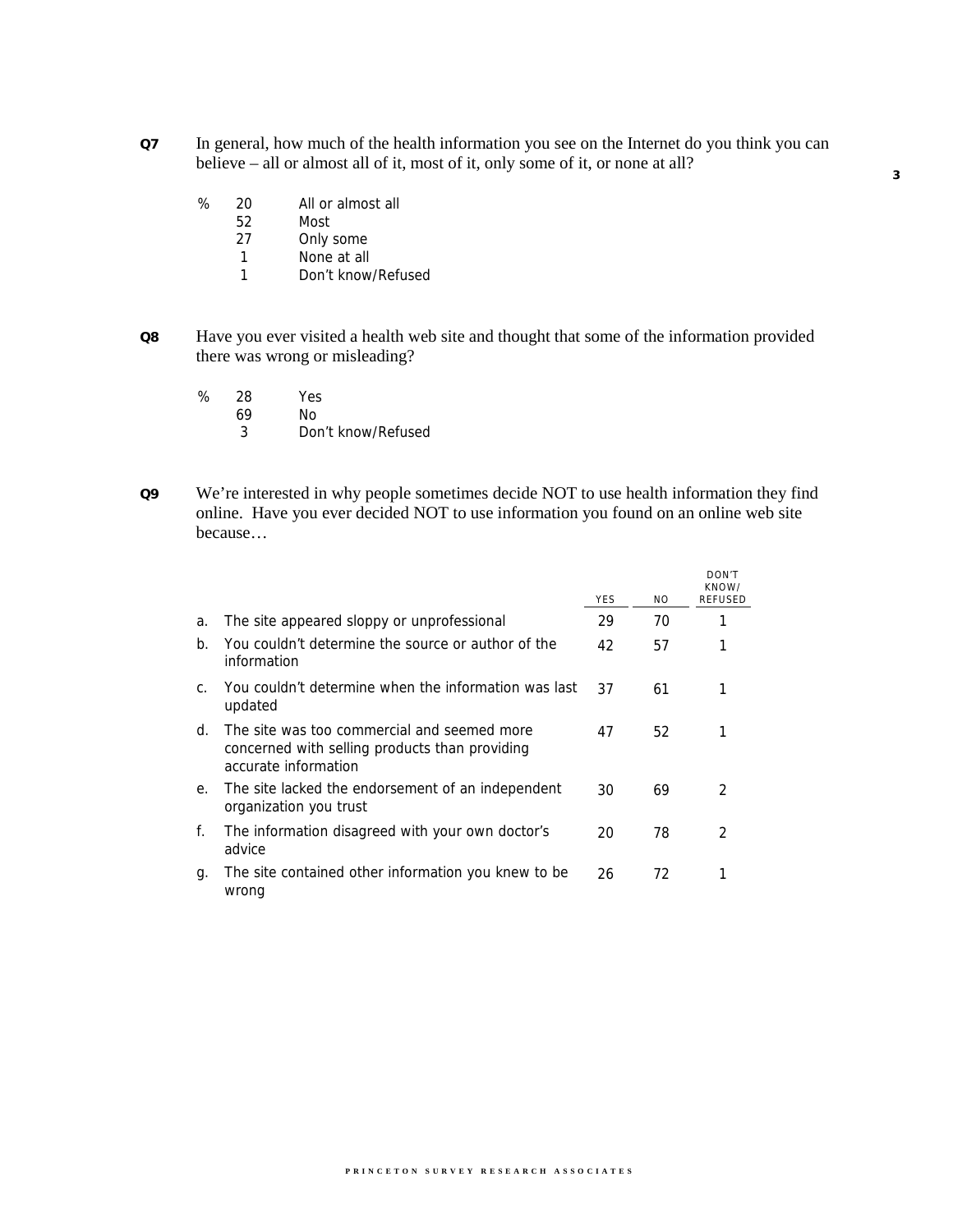**Q10** Now I'm going to read you a list of things people sometimes do when getting health care advice or information on the Internet. As I read each one, please tell me if this is something YOU personally have ever done. (First,) Have you ever used the internet to…?

**4**

|                                                                                        | YES,<br><b>HAVE</b><br><b>DONE</b><br><b>THIS</b> | NO, HAVE<br><b>NOT</b><br><b>DONE</b><br><b>THIS</b> | DON'T<br>KNOW/<br><b>REFUSED</b> |
|----------------------------------------------------------------------------------------|---------------------------------------------------|------------------------------------------------------|----------------------------------|
| Look for information about a particular illness or<br>condition                        | 93                                                | 7                                                    | $^\star$                         |
| Look for information about a mental health issue like<br>depression or anxiety         | 39                                                | 60                                                   | $^\star$                         |
| Look for information about a particular doctor or<br>hospital                          | 32                                                | 68                                                   | $\Omega$                         |
| Look for information about alternative or experimental<br>treatments or medicines      | 48                                                | 52                                                   | 0                                |
| Look for information about a sensitive health topic<br>that is difficult to talk about | 33                                                | 67                                                   | $\star$                          |
| Look for information or advice about nutrition.<br>exercise, or weight control         | 65                                                | 35                                                   | $\Omega$                         |
| Look for information about prescription drugs                                          | 64                                                | 36                                                   | $\Omega$                         |
| Diagnose or treat a medical condition on your own,<br>without consulting your doctor   | 18                                                | 82                                                   | $\Omega$                         |
| Gather information BEFORE visiting your doctor                                         | 55                                                | 45                                                   | $\Omega$                         |
|                                                                                        |                                                   |                                                      |                                  |

- **Q11** In general, when you look for health information online, is there a particular site you usually go to, or do you visit or browse different sites?
	- % 14 One favorite site
		- 86 Visit different sites
		- \* Don't know/Refused
- **Q12** What is the name of this site?

# **Based on those who use one favorite web site for online health information**   $[N = 69]$

- % 35 WebMD
	- 9 MayoClinic.com
	- 4 NIH.gov or National Institutes of Health or other "dot-gov" sites
	- 4 Intelihealth.com
	- 1 PubMed or Medline
	- 1 DrKoop.com
	- 33 Other
	- 12 Don't know/Refused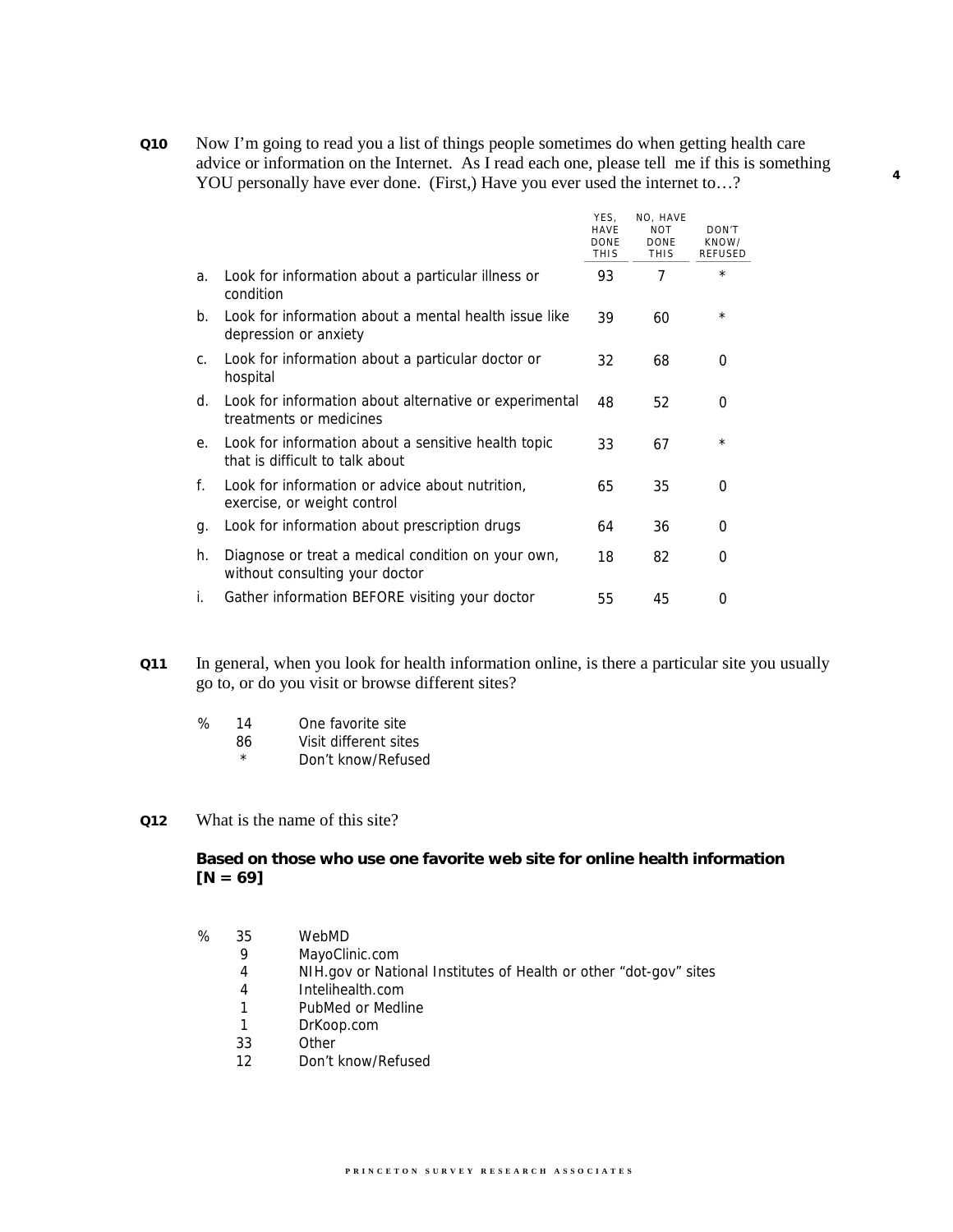**Q13** How did you first find this web site? Did you…

# **Based on those who use one favorite web site for online health information [N = 69]**

- % 25 Find it through an Internet search
	- 26 Hear about it from a friend or family member
	- 3 Hear about it from a doctor or other health care provider
	- 25 See an advertisement for it
	- 12 Just come across it while surfing the Web
	- 7 Other
	- 3 Don't know/Refused
- **Q14** What is the MAIN reason you usually look for health information at this particular site? [RECORDED UP TO 2 RESPONSES]

**Based on those who use one favorite web site for online health information [N = 69]**

- % 30 The site is easy to use or navigate
	- 13 The site was recommended by friends or family
	- 6 The site was recommended by a doctor or other health care provider
	- 25 I trust the advice and information I get at this site
	- 14 The site has a lot of information about a particular health condition I'm interested in
	- 7 The site has certain features I like
	- 4 Other
	- 1 Don't know/Refused
- **Q15** Have you ever looked into the privacy policy of this web site?

# **Based on those who use one favorite web site for online health information [N = 69]**

| ℅ | 19 | Yes.               |
|---|----|--------------------|
|   | 80 | Nο                 |
|   |    | Don't know/Refused |

**Q16** Have you ever looked to see who provides the information on this site?

## **Based on those who use one favorite web site for online health information [N = 69]**

| % | 55 | Yes                |
|---|----|--------------------|
|   | 42 | Nο                 |
|   | 3  | Don't know/Refused |

**5**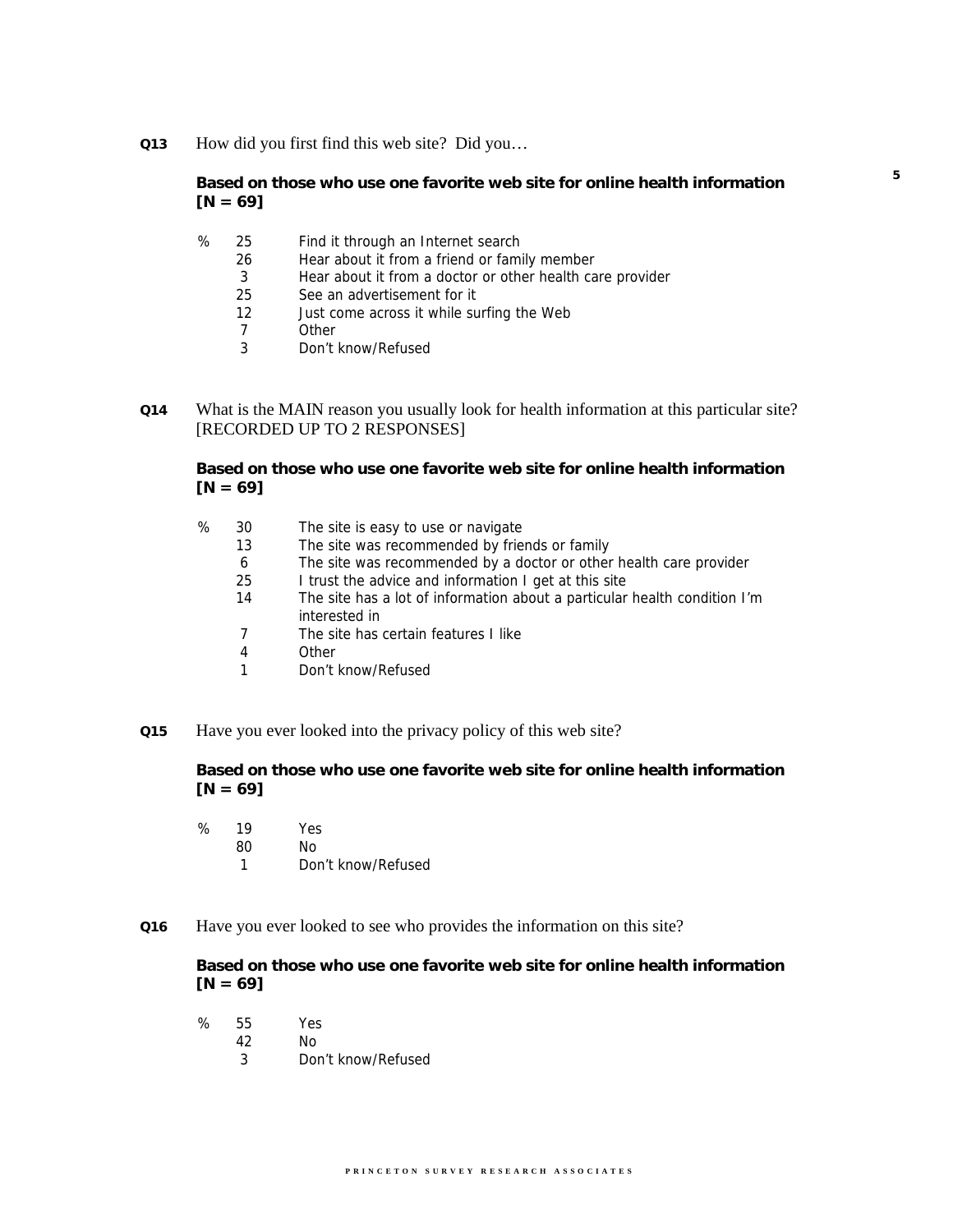**Q17** How often do you look to see when information on the site was last updated? Do you do this…

# **Based on those who use one favorite web site for online health information [N = 69]**

**6**

- % 23 Every time you visit
	- 29 Sometimes<br>19 Hardly ever
	- Hardly ever
	- 26 Never
	- 3 Don't know/Refused
- **Q18** About how many different web sites do you usually visit or browse when looking for health information?

# **Based on those who use more than one site for online health information [N = 429]**

| ℅ | 47 | Two or three       |
|---|----|--------------------|
|   | 31 | Four or Five       |
|   | 14 | Six to Ten         |
|   | 3  | 11 to $20$         |
|   | 3  | More than 20       |
|   | 2  | Don't know/Refused |

**Q19** How do you usually find or search for health-related web sites? Do you…

# **Based on those who use more than one site for online health information [N = 429]**

- % 62 Use a search engine such as Google or Yahoo
	- 8 Go to a site that specializes in health information, like DrKoop.com or WebMD
	- 27 Go to a more general site like MSN or the AOL homepage that contains information on all kinds of topics
	- 2 Other
	- 1 Don't know/Refused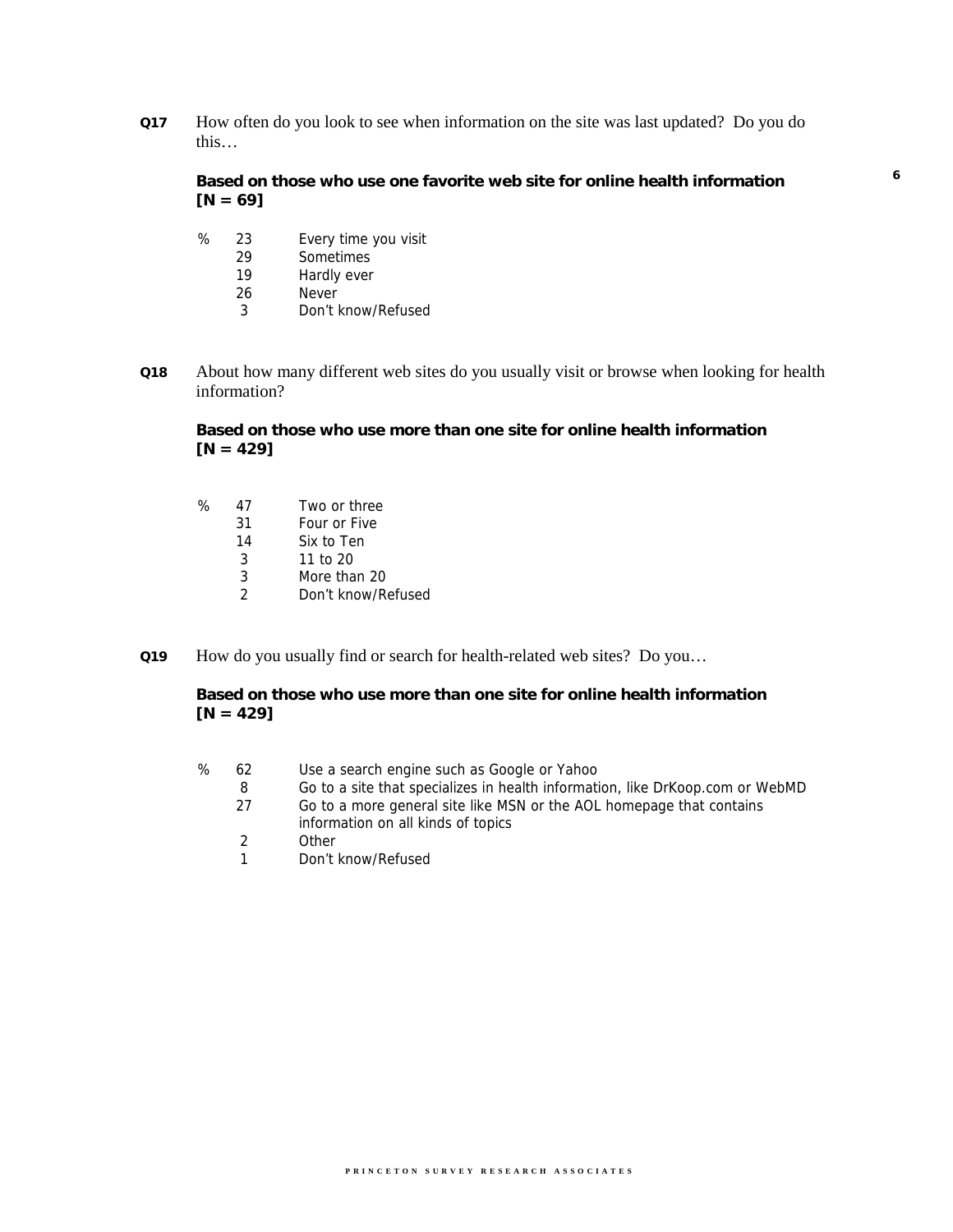**Q20** How often do you look into the privacy policies of the health web sites you visit? Do you do this…

**Based on those who use more than one site for online health information [N = 429]**

- % 6 Always 11 Most of the time
	- 19 Only sometimes
	- 32 Hardly ever
	- 31 Never
	- 1 Don't know/Refused
- **Q21** How often do you look to see who provides the information on the health web sites you visit? Do you do this…

# **Based on those who use more than one site for online health information [N = 429]**

- % 29 Always
	- 29 Most of the time
	- 23 Only sometimes
	- 12 Hardly ever
	- 7 Never
	- 0 Don't know/Refused
- **Q22** How often do you look to see when the information on a health web site was last updated? Do you do this…

# **Based on those who use more than one site for online health information [N = 429]**

- % 27 Always
	- 28 Most of the time
	- 20 Only sometimes
	- 11 Hardly ever
	- 14 Never
	- 0 Don't know/Refused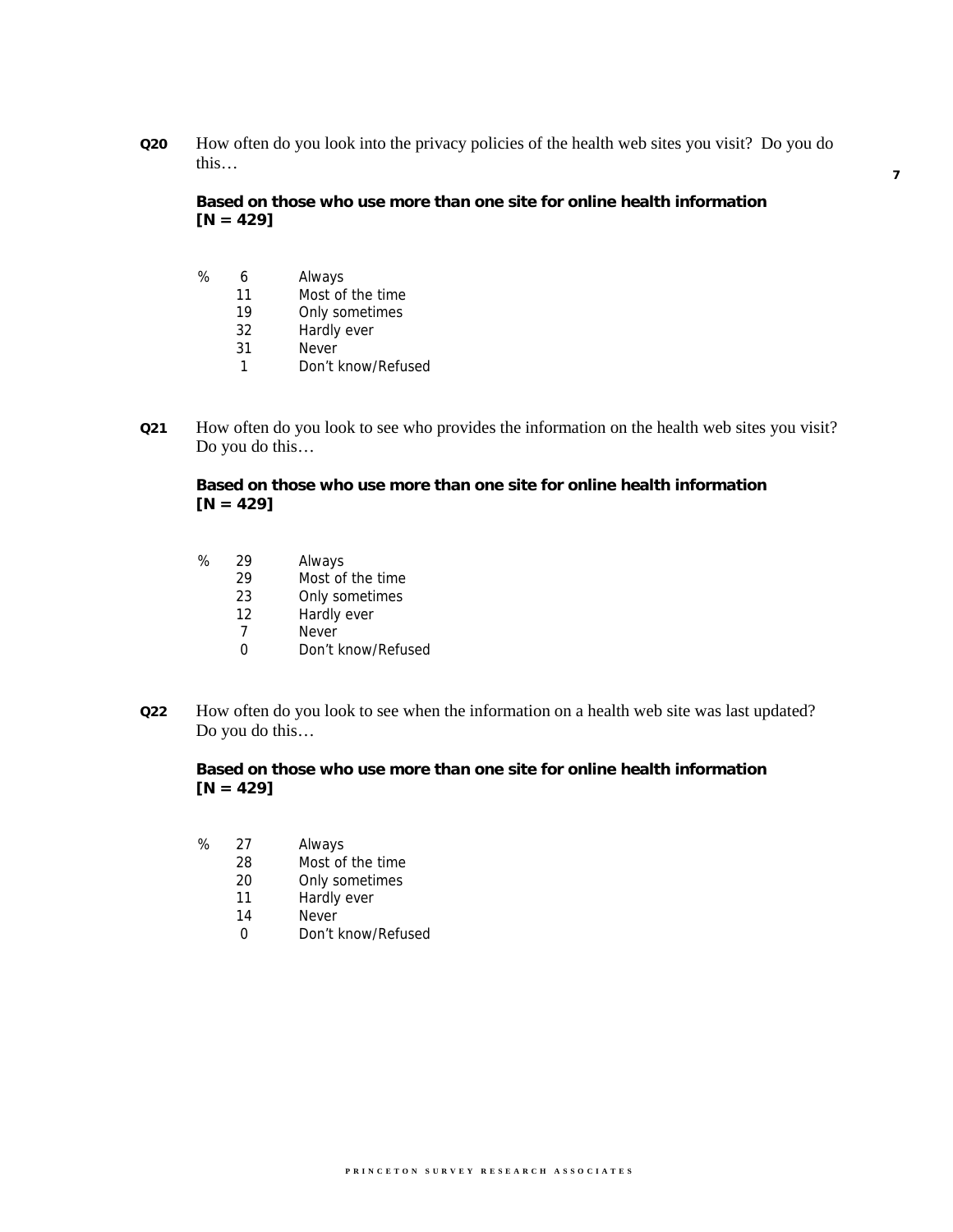- **Q23** When was the LAST time you went online to look for advice or information about health or health care — today, within the last week, in the last month, in the last six months, or before that?
	- % 4 Today<br>22 In the
		- In the last week
		- 37 In the last month
		- 32 In the last six months
		- 5 Before that
		- 1 Don't know/Refused
- **Q24** Did you go online from HOME, from WORK, or from someplace else?
	- % 80 From home
		- 16 From work
		- 4 From someplace else
		- \* Don't know/Refused
- **Q25** Were you looking for health information for yourself, for your spouse or partner, for a child, for a parent, for another relative, or for someone else?
	- % 47 Yourself
		- 10 Your spouse or partner
		- 10 Child
		- 9 Parent
		- 10 Another relative
		- 1 Someone else
		- 8 Friend or Co-worker (VOL)
		- 2 Patient or Client (VOL)
		- 2 Research (VOL)
		- 1 Don't know/Refused
- **Q26** What TYPE of information were you looking for the last time you went online for health information? Were you looking for…
	- % 62 Information about a specific illness or condition
		- 14 Information about a specific doctor, hospital, or medicine
		- 10 Information about a specific surgical or diagnostic procedure
		- 14 Information about fitness, nutrition, or general wellness
		- 10 Basic health care news
		- 1 Other<br>\* Pen<sup>t 1</sup>
		- Don't know/Refused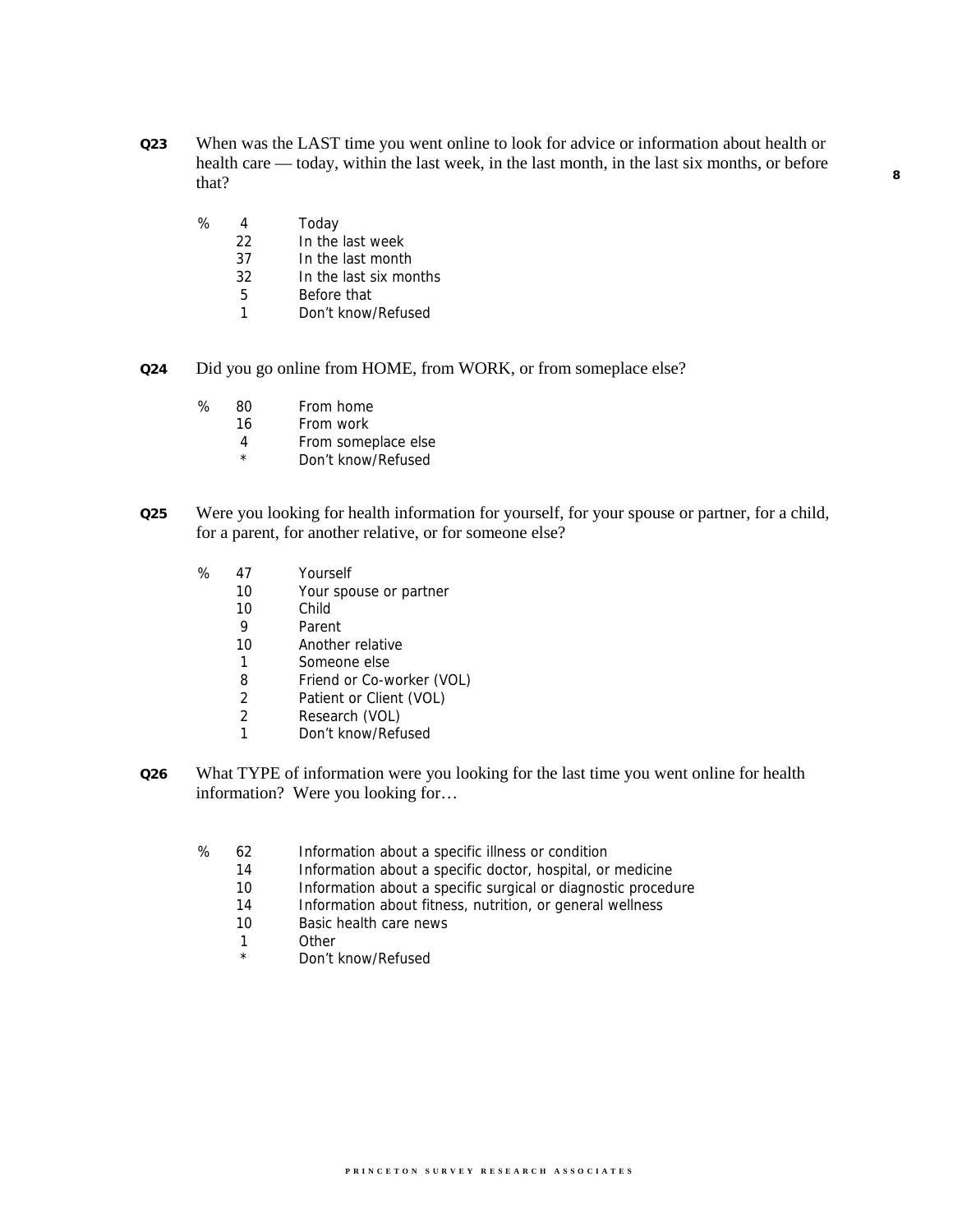**Q27** What illness or condition was that?

# **Based on those who got information about a particular illness [N = 312]**

**9**

- % 12 Cancer
	- 6 Diabetes
	- 5 Heart condition
	- 4 Arthritis
	- 3 Mental health
	- 3 Digestive condition
	- 2 Skin condition
	- 2 Kidney condition
	- 2 Lung condition<br>2 Alzheimer's 2 Alzheimer's
	- 2 Osteoporosis
	-
	- 1 Blood condition<br>42 Other **Other**
	- 4 Don't know/Don't remember/Don't know the name
	- 10 Refused/No answer

#### **Q28** Where you mainly looking for information about…? [RECORDED UP TO 2 RESPONSES]

#### **Based on those who got information about a particular illness [N = 312]**

- % 40 SYMPTOMS that might be related to certain health conditions
	- 50 What MEDICATIONS or TREATMENTS are available to treat a particular illness
		- 21 What HAPPENS to people who have a specific illness or medical condition
		- 13 What happens to people who receive a certain type of TREATMENT or MEDICATION
		- 2 Research
		- 1 General information
		- 2 All of the above
		- 1 Other
		- 2 Don't know/Refused
- **Q29** Still thinking about the LAST time you went online to look for health information… How did you begin your search? Did you start…
	- % 55 At a search engine such as Google or Yahoo
		- 15 At a site that specializes in health information, like DrKoop.com or WebMD
		- 26 At a more general site like MSN or the AOL homepage that contains information on all kinds of topics
		- \* Doctor/Health Insurance
		- 1 Surfing/Knew where to go
		- 1 Newspaper/Advertisement
		- 0 Other
		- 2 Don't know/Refused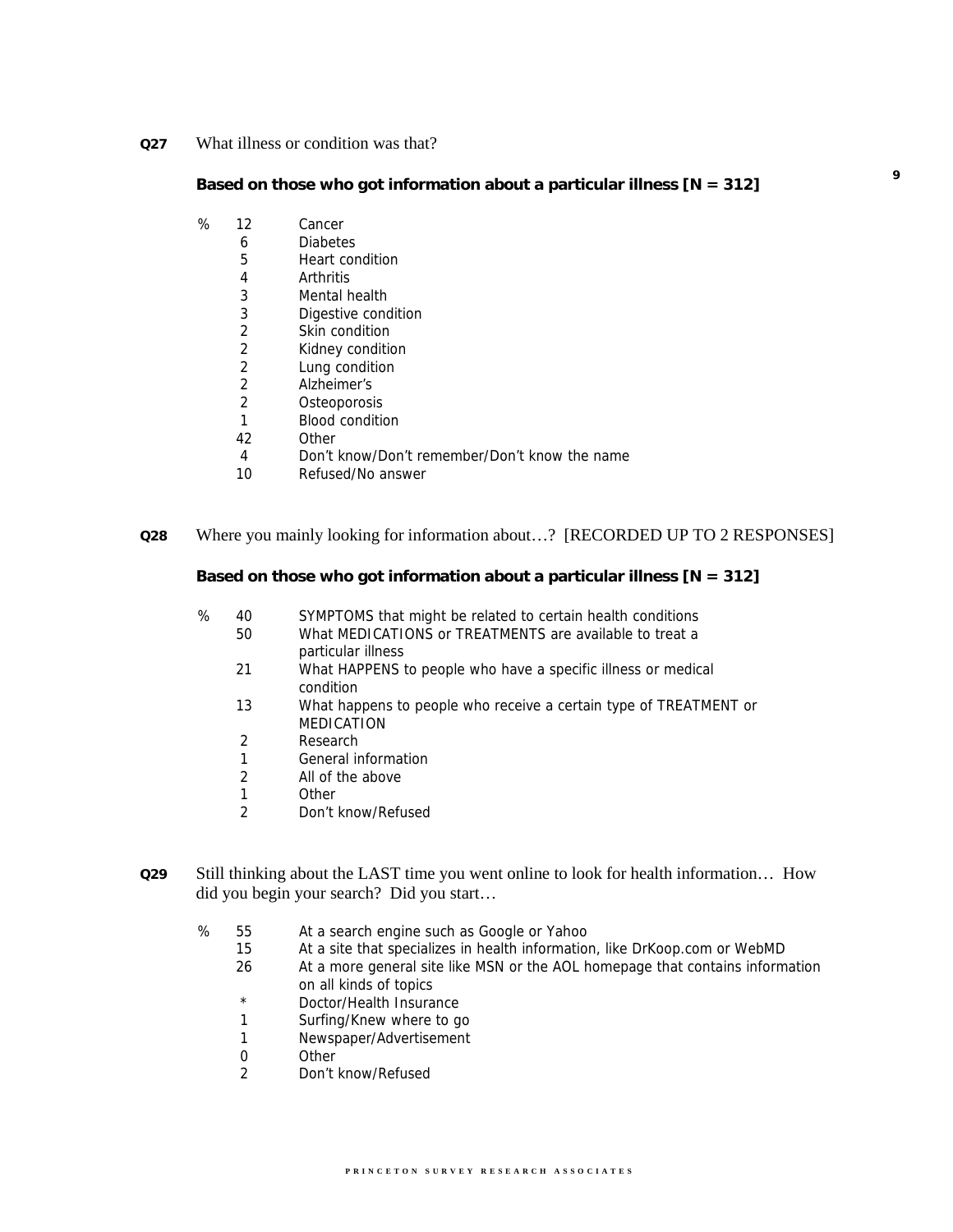**Q30** When you got your search results, how did you decide what web site to visit first? Did you…

#### **Based on those who began with a search engine like Google or Yahoo [N = 277]**

- % 45 Start at the top of the search results list and work your way down
	- 39 Read the explanation of each web site and choose the one that best fit what you were looking for
	- 12 Click on a site whose name and sponsor you recognized
	- \* Other<br>2 Don't
	- 2 Don't know/Refused
- **Q31** Did you find the information you were looking for at this first web page, or did you have to go on to other web sites to find the information you needed?

**Based on those who did not use a search engine to look for health information [N = 203]** 

- % 53 Found info on this site
	- 37 Went to other sites
	- 10 Don't know/Refused
- **Q32** Overall, about how many web sites did you visit during your last search for health information online? ...
	- % 17 One
		- 43 Two to Three
		- 22 Four to Five
		- 11 Six to Ten
		- 3 11 to 20
		- 2 More than 20
		- 1 Don't know/Refused
- **Q33** And altogether, about how much time did you spend online during your last search for health information? ...
	- % 12 Less than 15 minutes
		- 27 More than 15 minutes but less than half an hour
		- 35 Between half an hour and an hour
		- 19 One to two hours
		- 7 More than 2 hours
		- 0 Don't know/Refused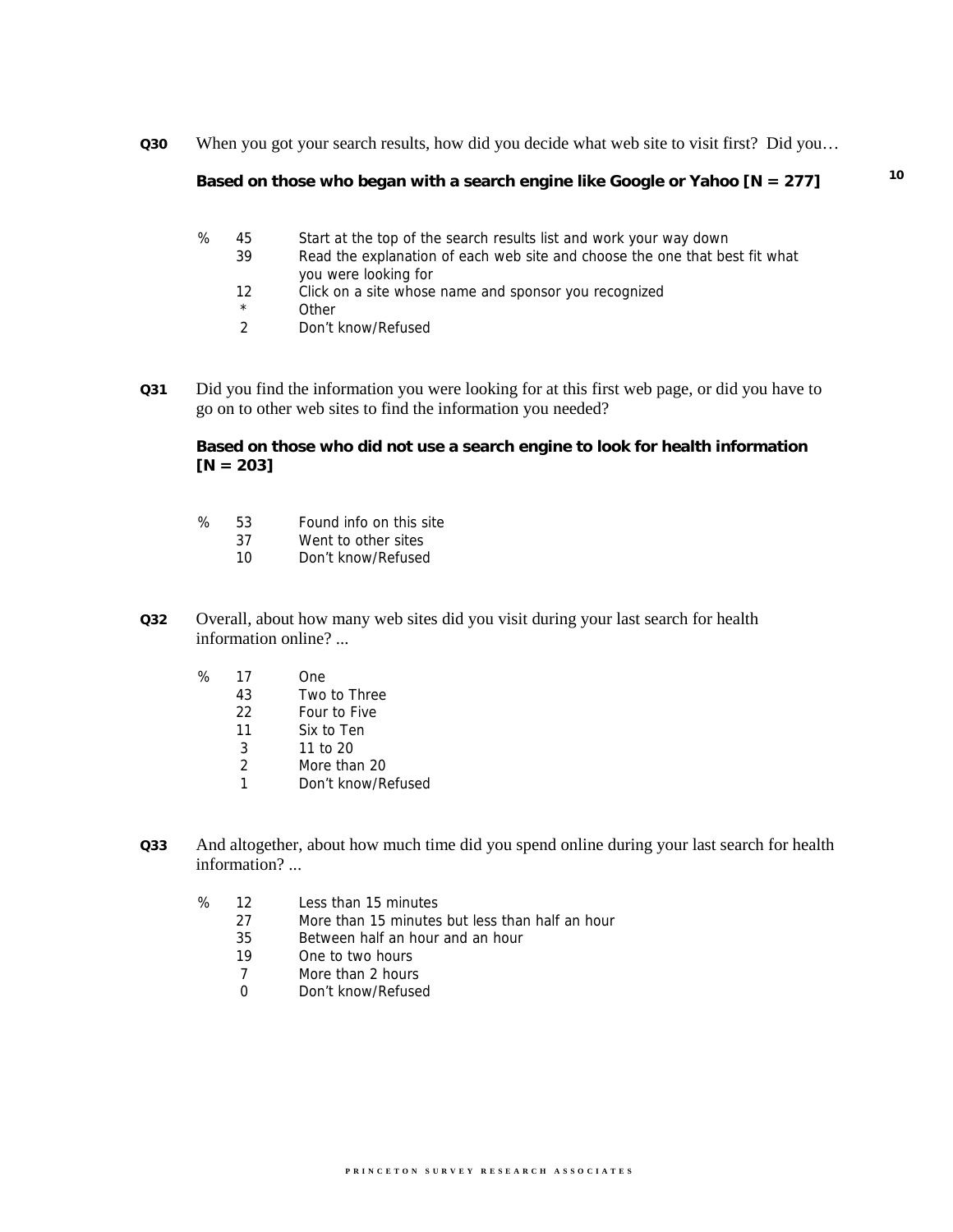- **Q34** BEFORE you began your search, did you get advice from friends, family members, or a health care provider about where on the Web to look for health information?
	- % 14 Yes
		- 86 No
			- 0 Don't know/Refused
- **Q35** Who did you get advice from? [RECORDED UP TO 2 RESPONSES]

**Based on those who got advice before they began their search [N = 71]** 

- % 38 Friends
	- 38 Family members
	- 25 A health care provider, such as a doctor or nurse
	- 8 Other
	- 0 Don't know/Refused
- **Q36** Did you follow this advice when you went online to look for health information, or did you mostly find information on your own?

**Based on those who got advice before they began their search [N = 71]** 

- % 49 Followed others' advice
	- 41 Found information on own
	- 10 Both/Combination of above (VOL)
	- 0 Don't know/Refused
- **Q37** At any point during your online search, did you communicate with…?

|    |                                                               | <b>YES</b> | NO. | DON'T<br>KNOW/<br><b>REFUSED</b> |
|----|---------------------------------------------------------------|------------|-----|----------------------------------|
|    | a. The webmaster of a particular health web site              | 3          | 96  |                                  |
|    | b. Members of an online support group                         | 3          | 97  |                                  |
| C. | An online health care professional, like a doctor or<br>nurse |            | 97  |                                  |

**Q38** Which of the following best describes how your online search for health information ended…

- % 78 You found most or all of the information you were looking for
	- 6 You couldn't find the information you were looking for and gave up
	- 14 You just ran out of time and had to stop looking
	- 1 Other
	- \* Don't know/Refused

**11**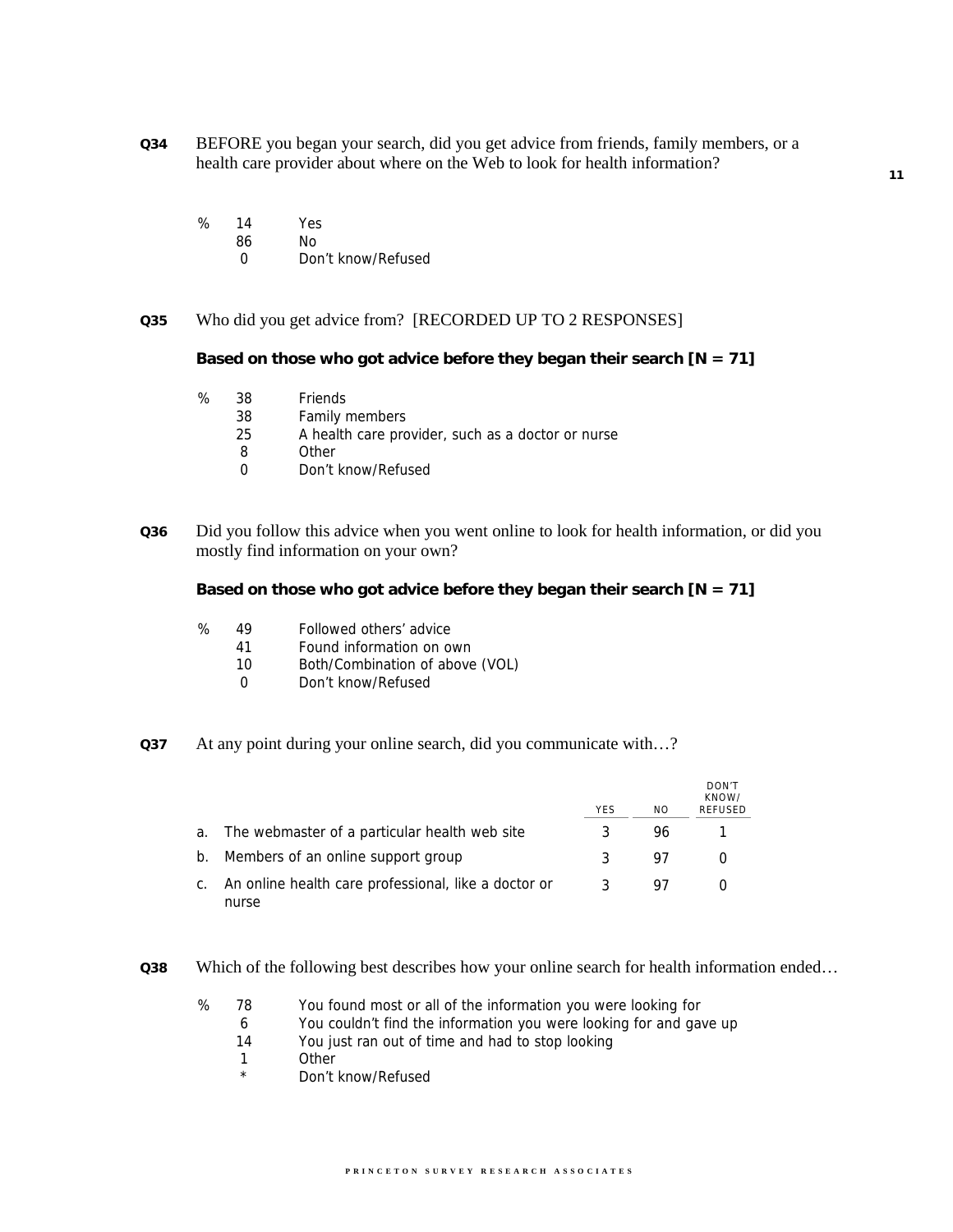**Q39** We'd like to know a little more about the health information you found online… Did this information come from a web site you were already familiar with or had used in the past, or did it come from a web site you had never heard of before?

**Based on those who found information they were looking for [N = 391]** 

- % 51 Site familiar with
	- 44 Site never heard of before
	- 3 Both (VOL)
	- 2 Don't know/Refused
- **Q40** Did the health information you found online have a MAJOR impact on your own health care routine or the way you care for someone lese, a MINOR impact, or no impact at all?

### **Based on those who found information they were looking for [N = 391]**

- % 16 Major impact
	- 52 Minor impact
	- 31 No impact at all
	- 1 Don't know/Refused
- **Q41** In which of the following ways, if any, did the information you found online affect your own health care routine or the way you care for someone else? (First,) did the information you found online…?

#### **Based on those who found information they were looking for [N = 391]**

|    |                                                                                                              | <b>YES</b> | NO. | DON'T<br>KNOW/<br><b>REFUSED</b> |
|----|--------------------------------------------------------------------------------------------------------------|------------|-----|----------------------------------|
| a. | Affect a decision about how to treat an illness or<br>condition                                              | 44         | 56  | $\star$                          |
| b. | Change your overall approach to maintaining your<br>health or the health of someone you help take care<br>οf | 34         | 65  | $^\star$                         |
| C. | Change the way you cope with a chronic condition<br>or manage pain                                           | 25         | 74  |                                  |
| d. | Affect a decision about whether to see a doctor                                                              | 17         | 83  |                                  |
| е. | Lead you to ask a doctor new questions, or to get a<br>second opinion from another doctor                    | 38         | 62  | O                                |
| f. | Change the way you think about diet, exercise, and<br>stress                                                 | 30         | 69  |                                  |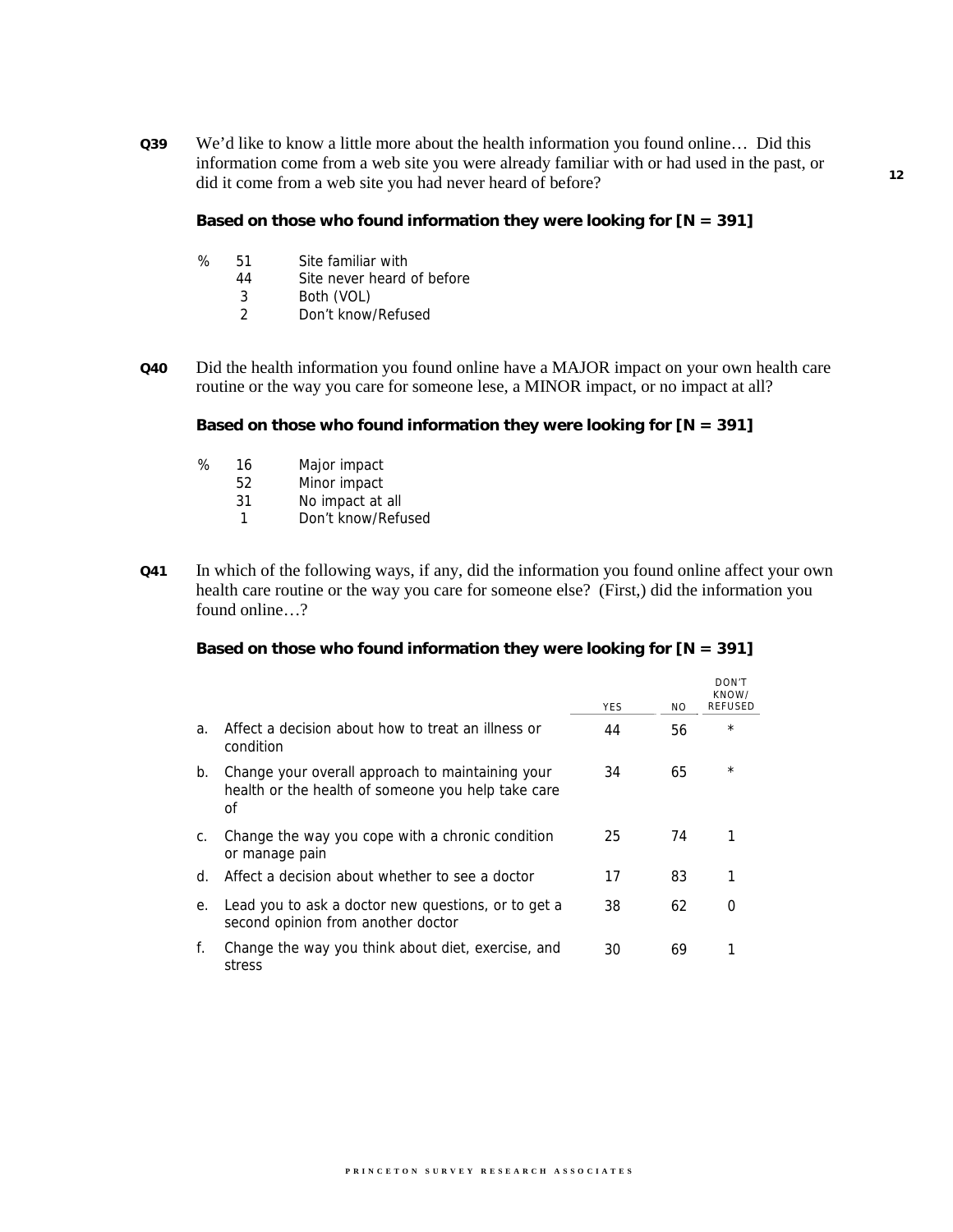**Q42** Did the health information you found online mostly AGREE WITH what you already thought or knew, or did it mostly DISAGREE with what you already thought?

**Based on those who found information they were looking for [N = 391]** 

- % 89 Mostly agreed
	- 4 Mostly disagreed
		- 7 Both equally/Neither (VOL)
		- 1 Don't know/Refused
- **Q43** Did you learn anything NEW from the information you found online, or didn't you learn anything new?

**Based on those who found information they were looking for [N = 391]** 

- % 81 Yes, learned something new
	- 19 No, did not
	- Don't know/Refused
- **Q44** Did the web sites you visited provide mostly the SAME information, or did you find DIFFERENT information at different web sites?

**Based on those who visited multiple web sites and found the information they were looking for [N = 318]** 

- % 67 Provided same information
	- 30 Provided different information
	- 3 Don't know/Refused
- **Q45** Did the fact that they provided mostly the same information give you more confidence in these web sites, or not? If YES: Did it give you a LOT more confidence, or only a LITTLE more?

# **Based on those who visited multiple web sites that provided mostly the same information [N = 214]**

- % 49 Yes, a lot more confidence
	- 38 Yes, a little more confidence
		- 11 No
		- 2 Don't know/Refused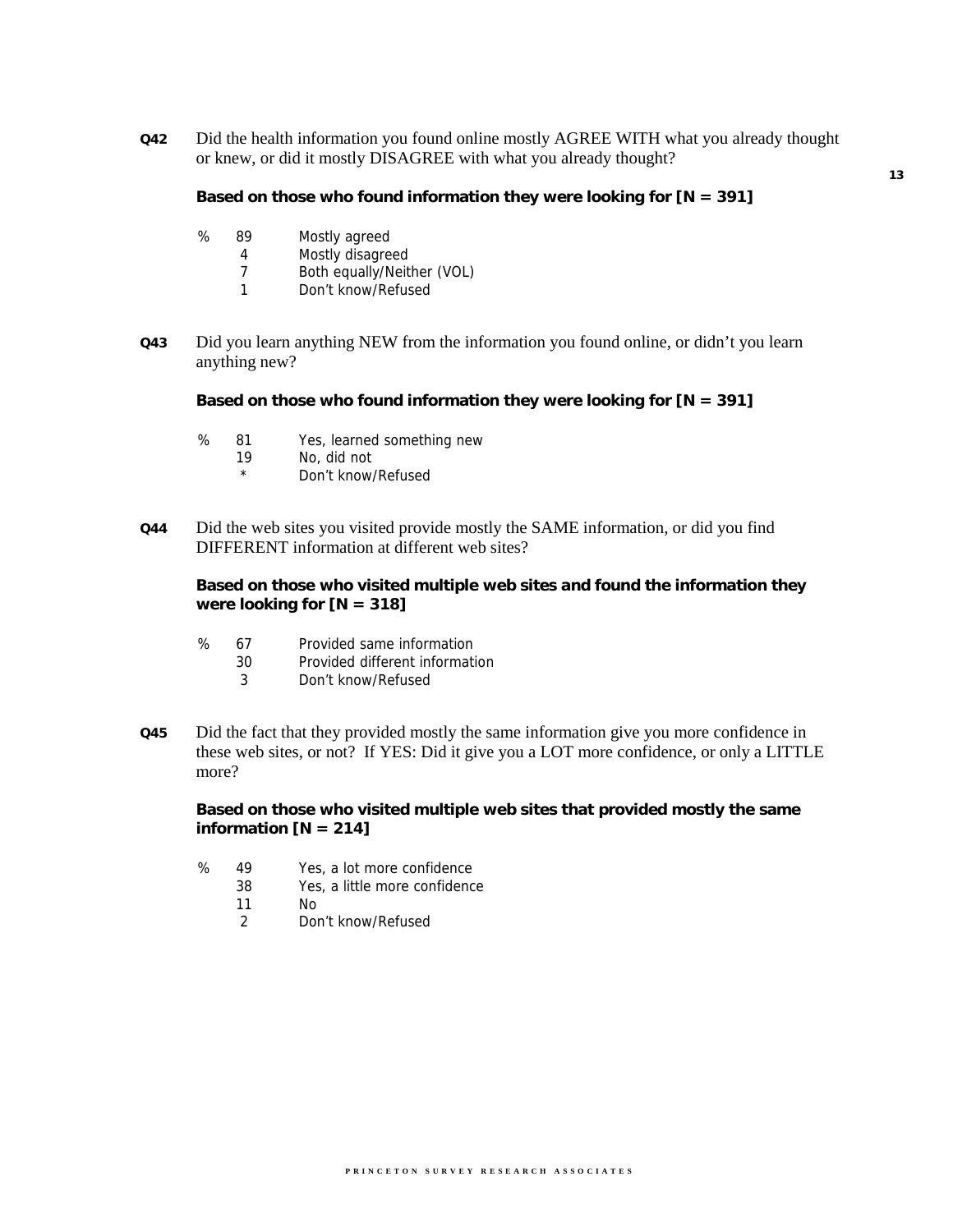**Q46** Did the fact that they provided different information give you less confidence in these web sites, or not? If YES: Did it give you a LOT less confidence, or only a LITTLE less?

**Based on those who visited multiple web sites that provided mostly different information [N = 96]** 

- % 6 Yes, a lot less confidence
	- 17 Yes, a little less confidence
		- 76 No
		- 1 Don't know/Refused
- **Q47** Did you later talk too a doctor or other health care professional about the information you found online, or didn't you happen to do this?

#### **Based on those who found information they were looking for [N = 391]**

- % 37 Talked to a doctor/nurse/medical professional
	- 63 Didn't talk to
	- 1 Don't know/Refused
- **Q48** When you talked with a doctor or other health care professional, how interested were they in hearing about the information you found online? Were they…?

# **Based on those who talked to a doctor about the information they got online [N = 143]**

- % 31 Very interested
	- 48 Somewhat interested
	- 10 Not too interested
	- 3 Not at all interested
	- 8 Don't know/Refused
- **Q49** Did the doctor or other health care professional you talked with mostly AGREE or DISAGREE with the information you found online?

# **Based on those who talked to a doctor about the information they got online [N = 143]**

- % 82 Agreed
	- 4 Disagreed
	- 8 Both/Neither (VOL)
	- 6 Don't know/Refused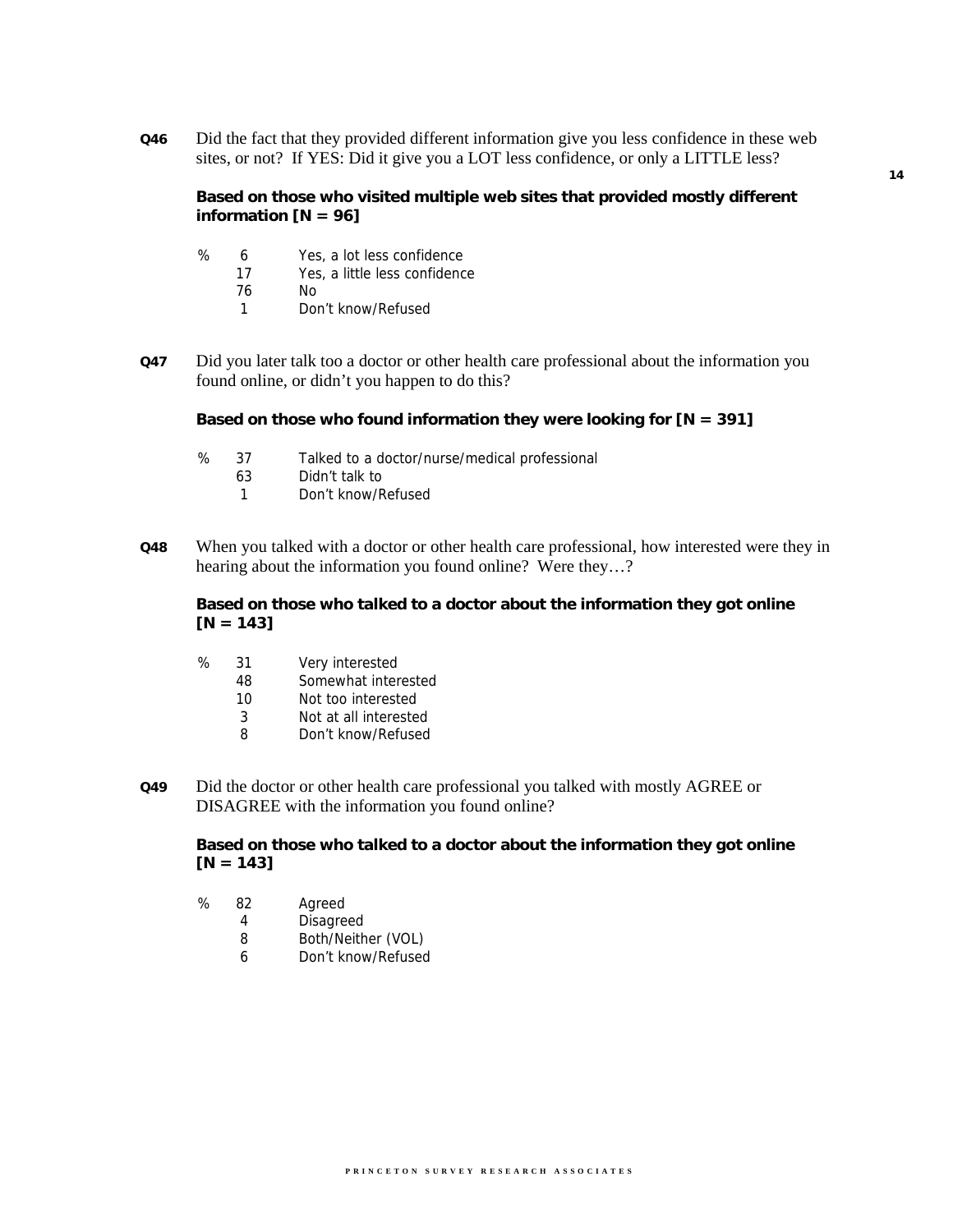**Q50** What is the MAIN reason you didn't later talk with a doctor or other health care professional about the information you found online?

# **Based on those who did not talk to a doctor about the information they got online**   $[N = 245]$

- % 43 It wasn't a health issue that required a visit or phone call with a doctor
	- 12 You didn't think the information was worth mentioning
	- 2 You forgot to bring it up
	- 2 You didn't think your doctor would listen to you
	- 2 It was too difficult to talk about
	- 17 Information was for someone else
	- 8 Wanted to see if information agreed with doctor (VOL)
	- 4 Research (VOL)
	- 7 No time/Haven't been back to doctor (VOL)
	- 3 Don't know/Refused
- **Q51** Overall, would you say it was EASY or DIFFICULT to find online the health information you were looking for? Was it VERY (easy/difficult) or only SOMEWHAT (easy/difficult)?

#### **Based on those who found information they were looking for [N = 391]**

- % 61 Very easy
	- 33 Somewhat easy
	- \* Very difficult
	- 5 Somewhat difficult
	- 1 Both/Neither (VOL)
	- \* Don't know/Refused
- **Q52** Do you currently have any health-related web sites "bookmarked" or saved as a "favorite place" so you can go back to them on a regular basis?
	- % 29 Yes 70 No
		- 1 Don't know/Refused
- **Q53** Have you ever set up a personal profile at a favorite health web site, or customized a health web site so you receive only the information you're most interested in?
	- % 8 Yes
		- 92 No
			- Don't know/Refused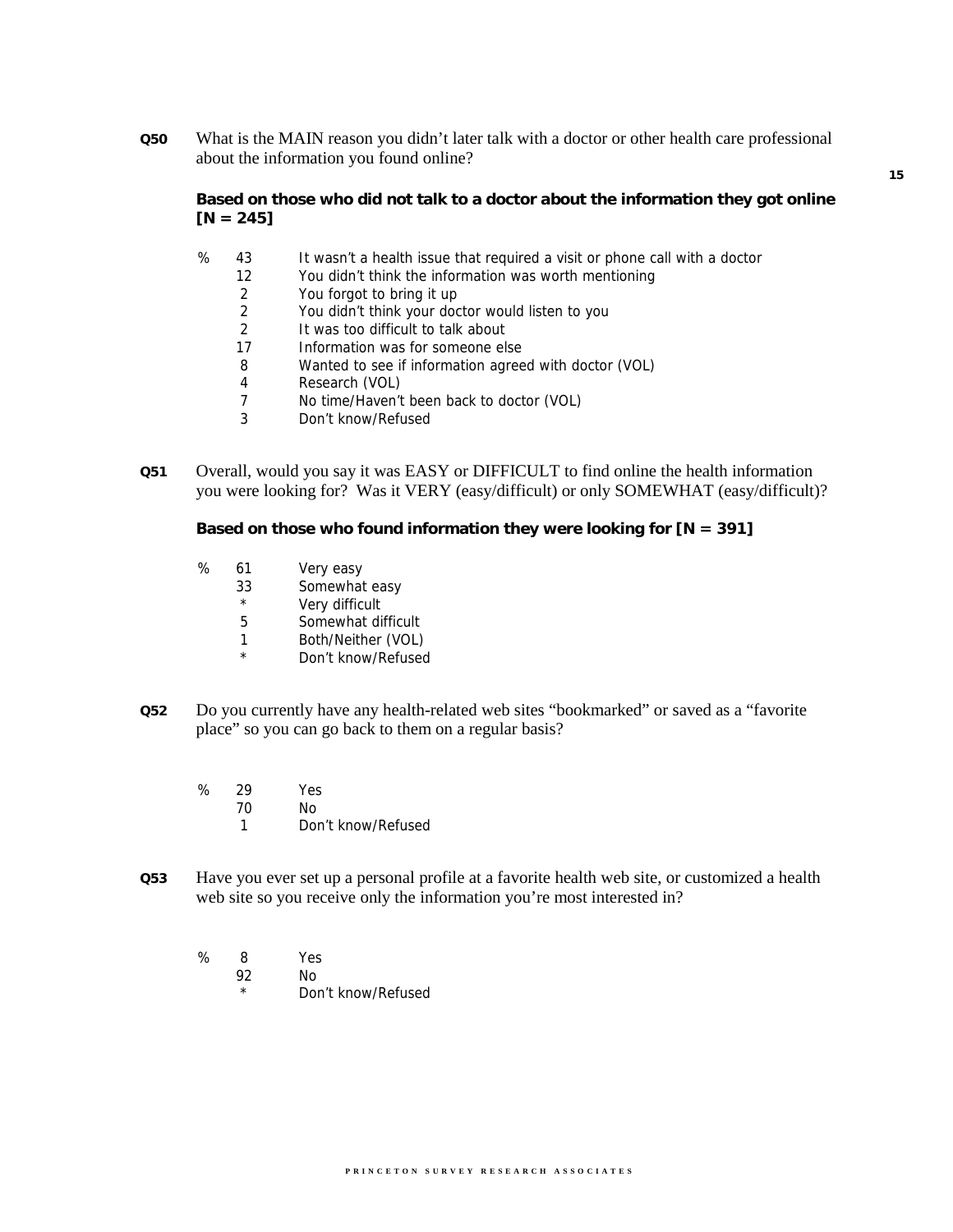- **Q54** Have you ever participated in an online support group or e-mail list for people concerned about a particular health or medical issue?
	- % 9 Yes 91 No
		- \* Don't know/Refused
- **Q55** Have you ever signed up for an electronic newsletter that e-mails the latest health news or medical updates?
	- % 19 Yes 81 No 1 Don't know/Refused
- **Q56** Finally, have you or has anyone you know been SERIOUSLY HARMED by following medical advice or health information you found on the Internet?
	- % 2 Yes 98 No Don't know/Refused
- **Q57** Have you or has anyone you know been SIGNIFICANTLY HELPED by following medical advice or health information you found on the Internet?
	- % 32 Yes 65 No
		- 4 Don't know/Refused